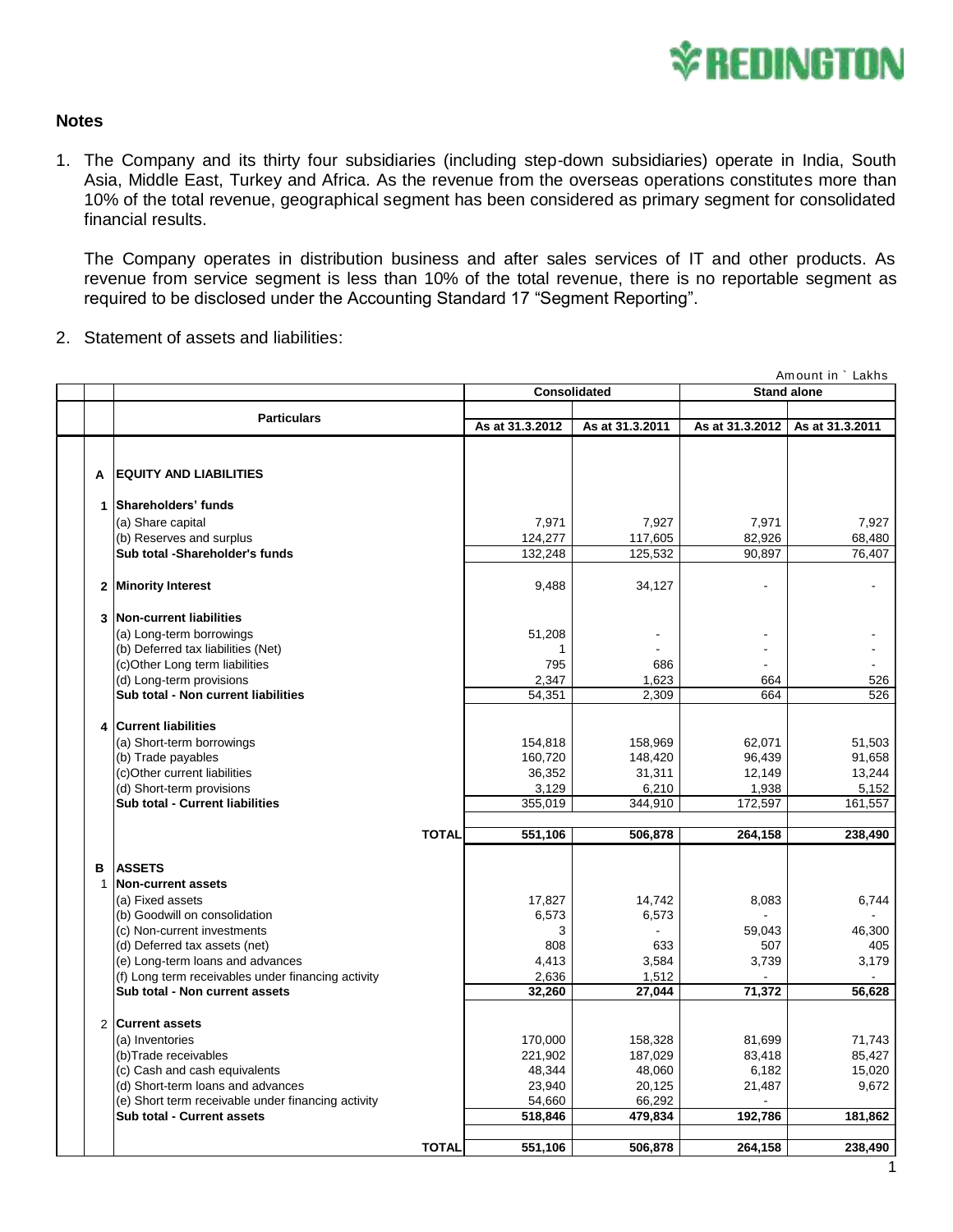

- 3. During the Quarter ended 31 March 2012:
	- a) The Company's wholly owned subsidiary Redington International Mauritius Limited acquired the balance interest of 30.4% in Redington International Holdings Limited (RIHL) which has thus become a wholly owned subsidiary of the company.
	- b) the Company has made additional investment in the following wholly owned Subsidiaries
		- a. `6 Cr. in Nook Micro Distribution Limited
		- b. USD 24 Million in Redington International Mauritius Limited
	- c) Redington Gulf FZE, Iraq has been incorporated as a step down subsidiary of the Company
- 4. Subsequent to the Balance Sheet date following overseas step down subsidiaries have been incorporated:
	- i) Sensonet Teknoloji Elelektronık Ve Bılısım Hızmetlerı Sanayı Ve Tıcaret Lımıted Sırketı, Turkey
	- ii) Redington Rwanda Limited, Rwanda
	- iii) Redington Kazakhstan LLP, Kazakhstan Republic
- 5. Under the Redington Employee Stock Option plan 2008:
	- i) Out of 23,35,973 options granted by the Company, 4,99,439 options lapsed, of which 4,85,335 options were reissued. 4,71,996 options were outstanding as on March 31, 2012.
	- ii) During the quarter 1,35,175 equity shares of `2/- each fully paid up were issued and allotted with a total premium of `32.44 lakhs. It includes 95,175 shares issued and allotted to a Whole time Director.
	- iii) Subsequent to the balance sheet date, 2,26,000 Equity Shares of `2/- each fully paid up were issued and allotted on 20<sup>th</sup> April 2012 with a total premium of `54.24 lakhs. It includes 1,25,000 shares issued

and allotted to another Whole time Director.

- 6. Commission of `50 Lakhs to Non-Whole Time Directors provided in the Accounts, requires the approval of the Shareholders at the ensuing Annual General Meeting.
- 7. Tax expense comprises of income tax and deferred tax adjustment.
- 8. The figures of the previous period / year have been regrouped to conform to Schedule VI (as amended) of The Companies Act, 1956.
- 9. Figures for the quarter ended 31<sup>st</sup> March 2012 are the balancing figure between audited figures for the full financial year and the year to date figures up to the third Quarter of the current financial year after regrouping.
- 10. The above results have been reviewed by the Audit Committee and approved by the Board of Directors at its meeting held on May 25, 2012.